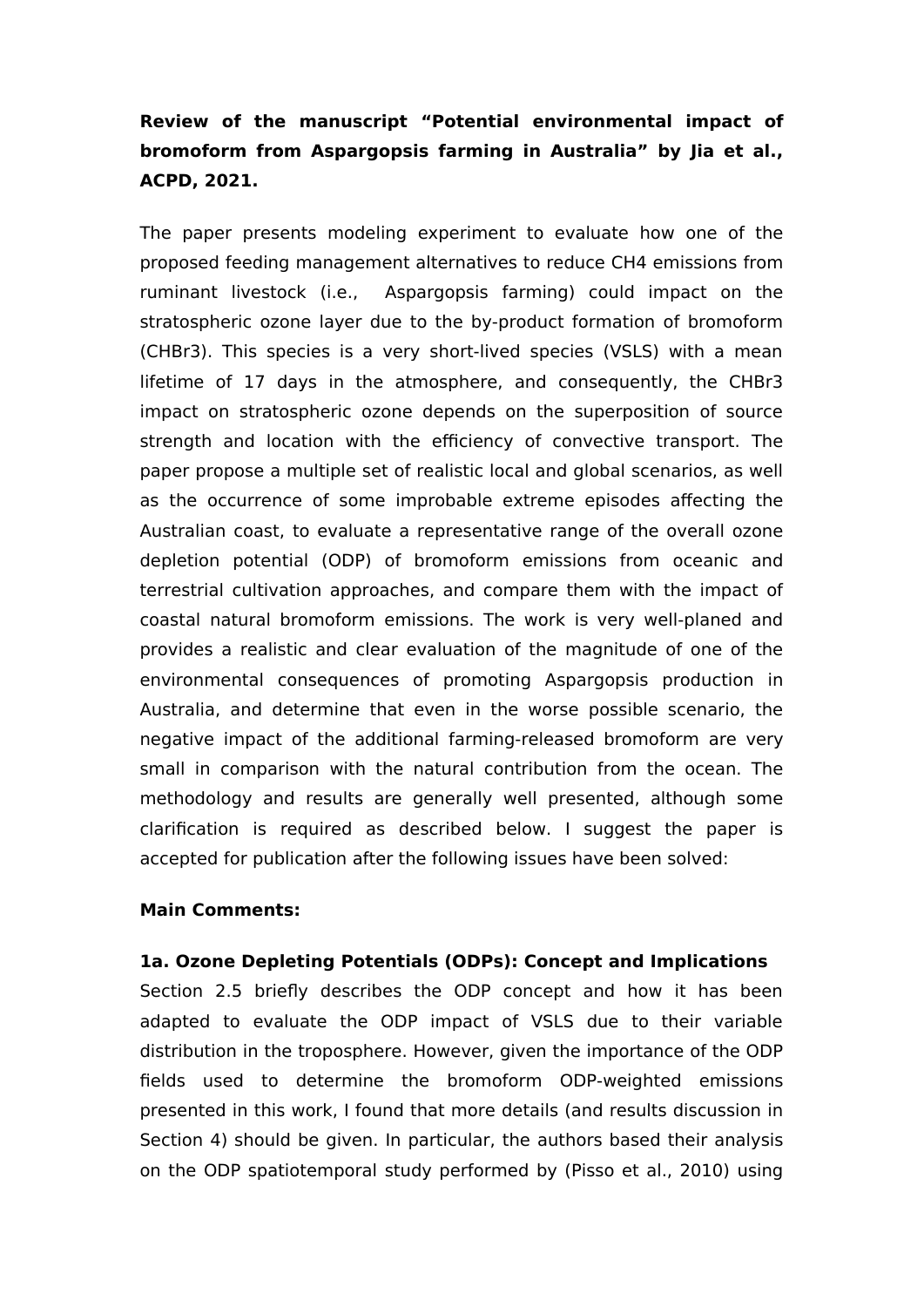the same FLEXPART model, but no mention is provided about other approaches to determine the Stratospheric ODP (SODP) for long-lived species that are know to affect both tropospheric and stratospheric ozone (Claxton et al., 2019; Zhang et al., 2020), and why it is important to distinguish the tropospheric and stratospheric ozone impacts of CHBr3. Page 15, Lines 326-329 is the only place in the text where I found explicit mention that the product gas contribution of VSLS degradation is not being considered, which is reasonable as the proposed methodology considers only the exponential decay of the emitted source gases. However, this should be at least highlighted again in the conclusions and if possible, an estimation of the magnitude of the neglected tropospheric impact of VSLS product gases and/or how the modeling ozone changes depend on the treatment of VSLS product gases (i.e., Fernandez et al., 2021) could be given.

# **1b. Ozone Depleting Potentials (ODPs): Methodology**

The ODP for bromoform is computed by comparing the ozone destruction of CHBr3 compared with the ozone destruction produced by an equivalent mass of CFC-11. However, no CFC-11 sensitivity is mentioned to have been performed for this study. Thus, it is not clear if Fig. 7 is a direct result of the modeling simulations performed in this work, or it is taken from Pisso et al., (2010). If the later is the case (which I believe it is), then, this should be expressed more clearly in the text and proper reference to this study should be given in the caption of Fig. 7. Page 14, Lines 311-313 explicit says that "ODPs for VSLSs are calculated by means of combining two sources of information: one corresponding to the slow stratospheric branch and the other to the fast tropospheric branch of transport". First, how the tropopause location is determined in the study? Second, is it possible to quantify the contribution of these two branches, and could this be taken as an approximation of the tropospheric and stratospheric influence of CHBr3 farming emissions? Note that one of the main results of the paper is that ODP-weigthed CHBr3 contribution from Aspargopsis farming would be, at most, less than 1% of the natural CHBr3 value (i.e., the Ziska\_Coast scenario); thus properly showing how the ODP values were computed for this particular VSLS should be clear.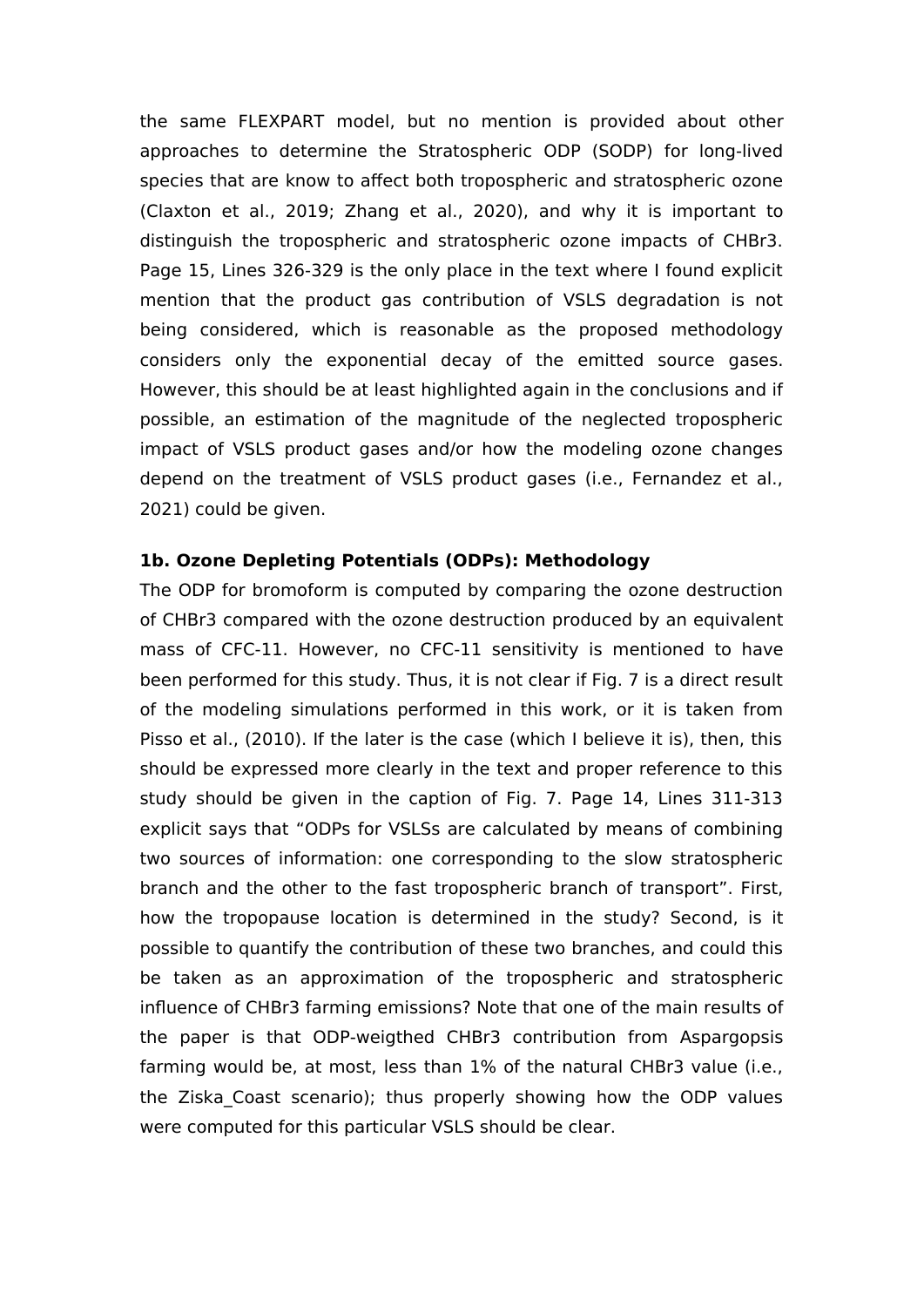Minor Comments:

GENERAL: The number of significant digits used when reporting numbers should be revised throughout the hole text.

P2,L36: What do you mean by "the remains are relatively small"?

P2,L37: "less than 0.016%" … is this significant different to less than 0.02%?

P2,L39: "by 0.48%" … of its initial value, or up to 0.48%?

P4,L88: "In consequence, the environmental impact of CHBr3 … needs to be explored and elucidated". As detailed in the main comment, the authors should explicit mention that VSLS influence both the troposphere and stratosphere, and that here only the stratospheric impact is considered.

P4,L94: I found the paper very informative not only to industry, but also to policy makers and the scientific community.

P5,L119: 3.4674 x 10<sup>4</sup>. Does this number have 5 significant digits? Please clarify and make it consistent throughout the text.

P5,L128-130: How did you get the 30 times scaling factor to extrapolate from Australian Aspargopsis production to Global production? And how did you get the 1 Tg DW value? (I could not get that value by multiplying the informed data … I must have missed something).

Figure 1: The lat,lon region shown in the Figure is smaller than the rectangle used for computing the average of CHBr3 mixing ratio in Figs. 4 and 6.

P10,L233: Considering extending the subsection title so it includes the description of the different scenarios. In addition, by looking at Table 1 it is evident that the study was performed for meteorological conditions of year 2018 … But I could not find where in the text this is described (I might have missed it).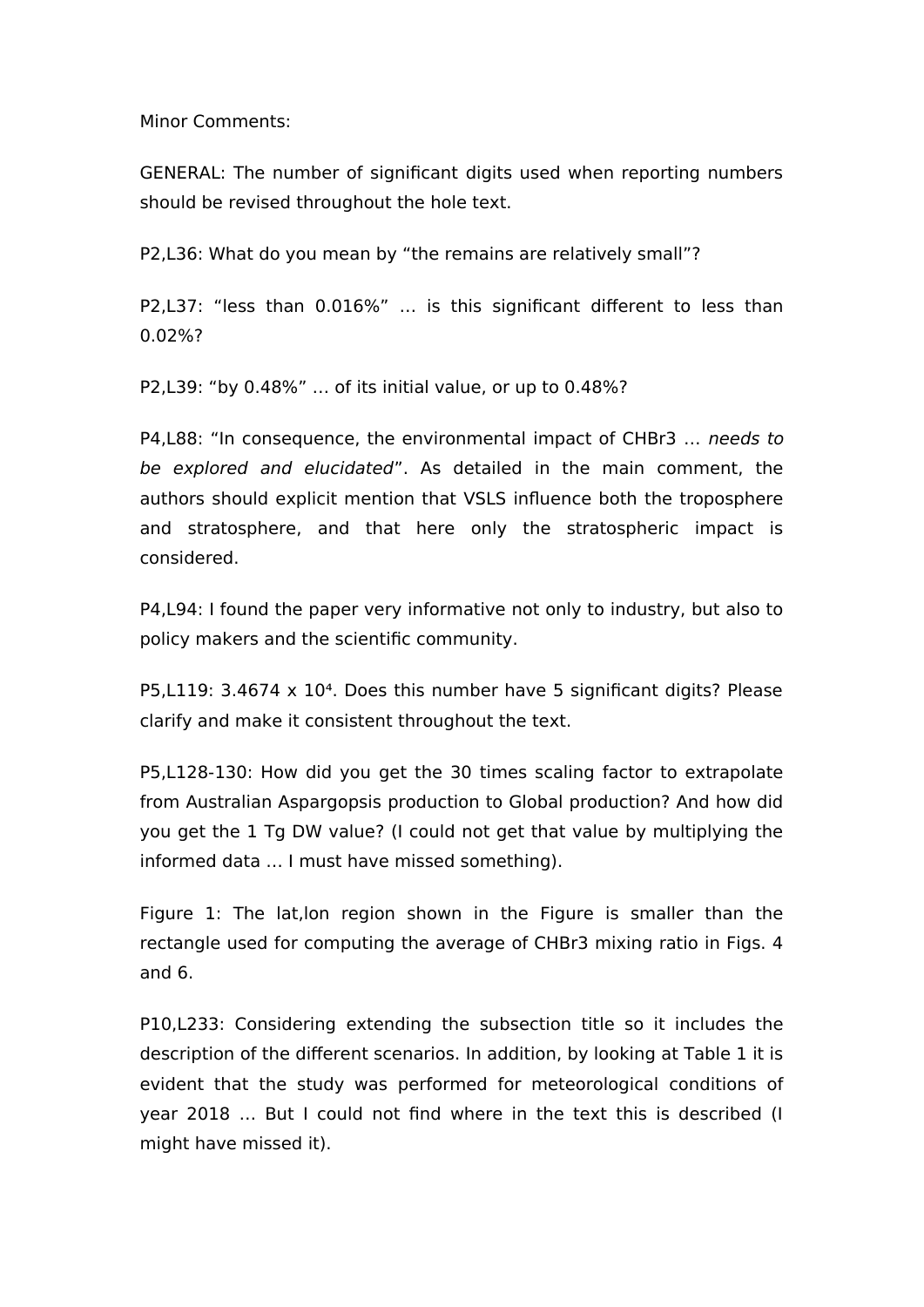P11,L263 and Table 1: The total CHBr3 emission within the background scenario considers the well-established Ziska emission inventory, and is mentioned to consider "all 1ºx1º grid cells directly neighboring the coastline", which accounts for 3109 Mg (Table 1). How large are the Ziska emissions for a small region of the size of area of Geraldton, Triabunna or Yamba? Similarly, how large are the Ziska coast emissions if they are compared to the total Ziska emission on the Australian domain [10°-45° S, 105°-165° E] if both coastal and open-ocean grid-cells are considered?

P14,L311: The 20 days lifetime of the VSLS species considered in Pisso et al., (2010), should be mentioned here.

P15,L321-323: "In this study, we present the ODP-weighted emissions, which combine the information of the ODP and surface emissions and are calculated by multiplying the CHBr3 emissions with the trajectory-derived ODP at each grid point". Does Pisso et al., (2010) provide independent ODP values for each model grid-point and individual trajectory? Please see my main comment regarding this point.

P15,L344 and Fig. 3a: The figure is fine, and is clear that the annual emission for the different growth periods are equivalent, but the text seems to imply that this is a new result of the study. However, these equivalent values is just a confirmation of the assumed condition that all farming scenarios for Australia must have the same total emission. This should be clarified in the text.

P16,L363: "which leads to emissions of 27 Mg (0.1 Mmol) CHBr3 per year for the targeted final yield". How do you relate this 27 Mg CHBr3 per year with the aprox. 9 Mg CHBr3 annual emission derived from Fig. 3a? Shouldn't this values be identical? Is it needed to multiply by the bromine atomicity of bromoform (3)?. Please make it clear.

Figure 3 caption: "… under different growth rates and similar initial biomass and growth period". Please make the caption as informative as possible.

P19,L430: "and signals with comparable magnitudes are found at 15 km". The magnitudes are comparable, but I expect this signals affect much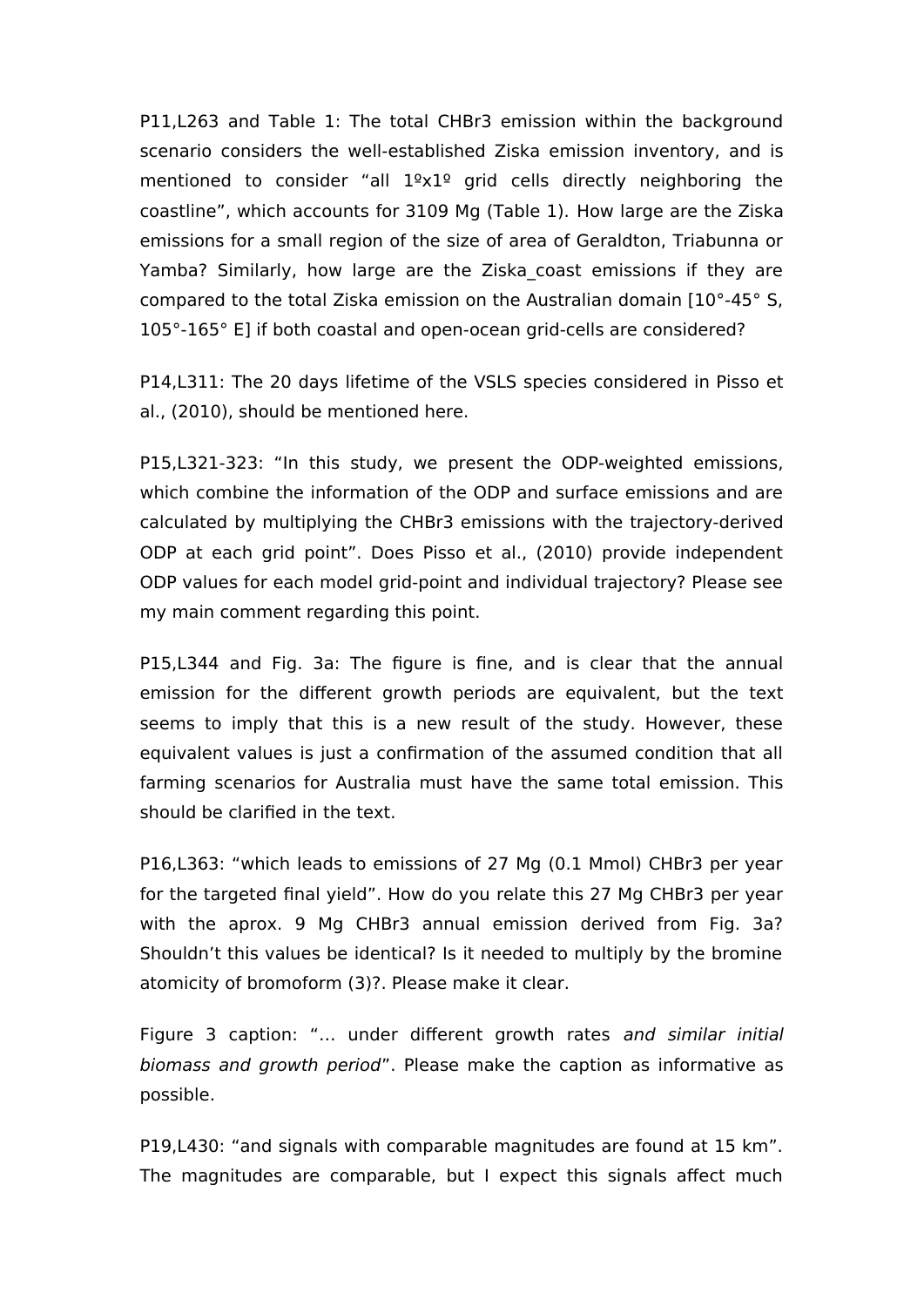smaller regions due to the localized source. Is this the case? If so, please make it explicit for the reader.

Figs. 4 and 5: Is the color scale maximum value correct? i.e. 0.05 ppt for Fig. 4 and 0.10 ppt for Fig. 5? How large are the maximum values within the MBL? I would expect them to be much larger than the maximum value of the scale. The caption of Fig. 4 should also explicitly indicate that it refers to Global scenarios.

Figure 7: If the units of the scale is a relative value between 0 and 1, please make it explicit.

Figure 8: The bottom-most bar presenting values for the Global Emission, for which of the global scenarios apply?

Language editing comments:

GENERAL: A language style revision should be performed to the whole text (as well as figure captions), mainly on the unification of past, present and future terms (is, was, will) into a common verbal tense.

P2,L26-30: Split the sentence.

P2,L30: DW acronym is not used again in the abstract.

P3,L48: Two blank spaces.

P3,L64: rephrase "showed the most potential for CH4 production decrease".

P9,L189: What do you mean by "as the farming aims at high yielding CHBr3 varieties"?

P10,L214: "the gradient is between" … it is computed between? It is computed considering …?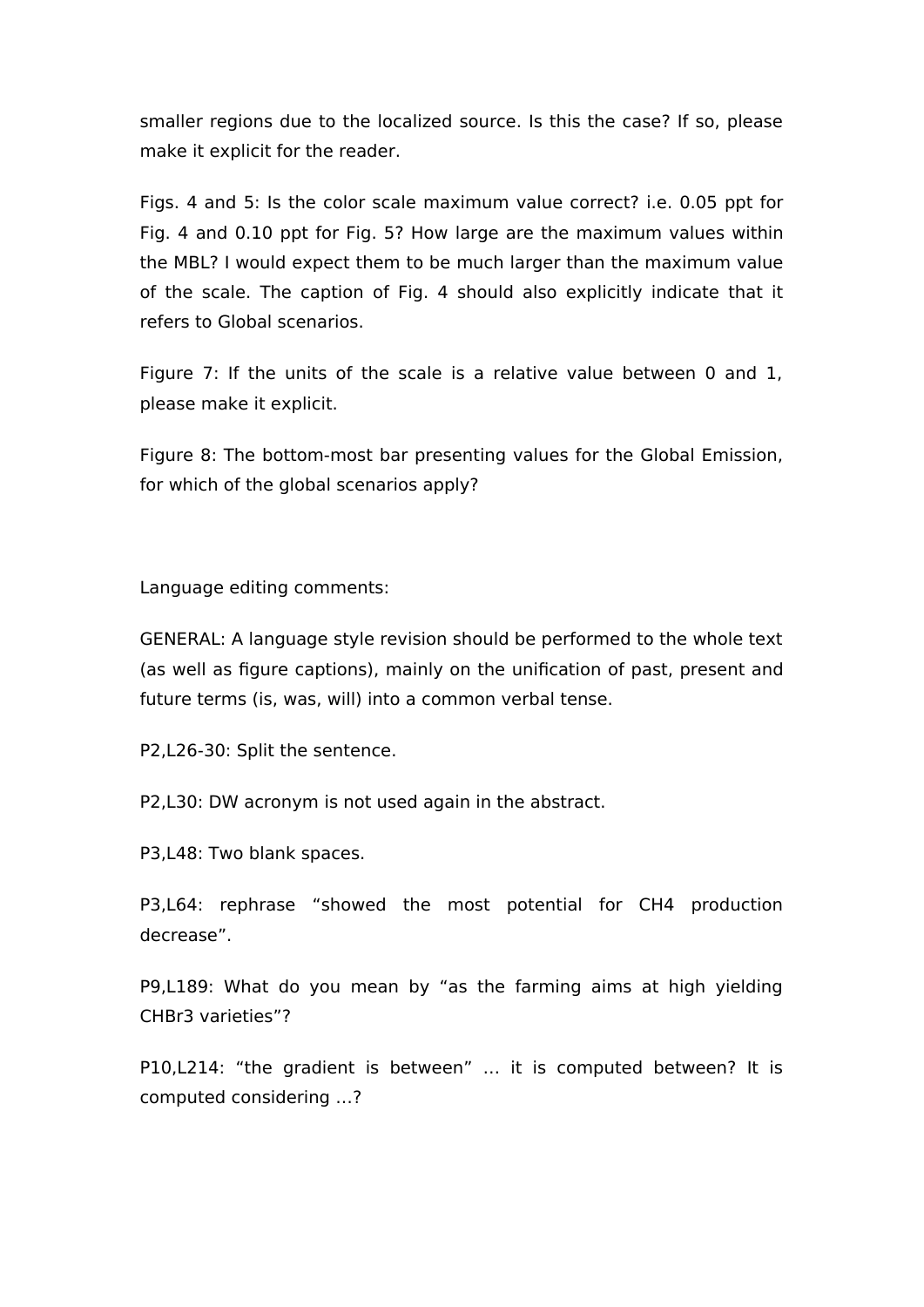P15, L323-324: "The ODP-weighted emissions provide insight in where and when CHBr3 is emitted that impacts stratospheric ozone (Tegtmeier et al., 2015)". Not sure if the sentence is properly written. Please rephrase.

P15,L329-330: "but has no large impact on the here presented comparison of global ODP-weighted CHBr3 emissions with farm-based ODP-weighted CHBr3 emissions.". Please rephrase.

P19,L423: The authors use the terms "destroy" to refer to the impact of cyclone Joyce on the Australian coast. Please consider using a different wording (here and elsewhere).

P23,L488: remove "again"

P25,L517,520: (here and elsewhere). Use subindex for 3 in CHBr3.

P26,L525: "The local CHBr3 emissions from the Asparagopsis farms could be larger than emissions from coastal Australia." The term "local" here is correct, but seems hidden in the sentence and could be reinforced.

# References:

Claxton, T., R. Hossaini, O. Wild, M.P. Chipperfield, and C. Wilson, On the regional and seasonal ozone depletion potential of chlorinated very shortlived substances, Geophys. Res. Lett., 46(10), 5489–5498. doi:10.1029/2018GL081455, 2019.

Fernandez, R.P., J.A. Barrera, A.I. López-Noreña, D.E. Kinnison, J. Nicely, R.J. Salawitch, P.A. Wales, B.M. Toselli, S. Tilmes, J.-F. Lamarque, C.A. Cuevas, and A. Saiz-Lopez, Intercomparison between surrogate, explicit and full treatments of VSL bromine chemistry within the CAM-Chem chemistry-climate model, Geophys. Res. Lett., 48(4), doi:10.1029/2020GL091125, 2021.

Pisso, I., P.H. Haynes and K. S. Law, Emission location dependent ozone depletion potentials for very short-lived halogenated species, Atmos. Chem. Phys., 10, 12025–12036, https://doi.org/10.5194/acp-10-12025- 2010, 2010.